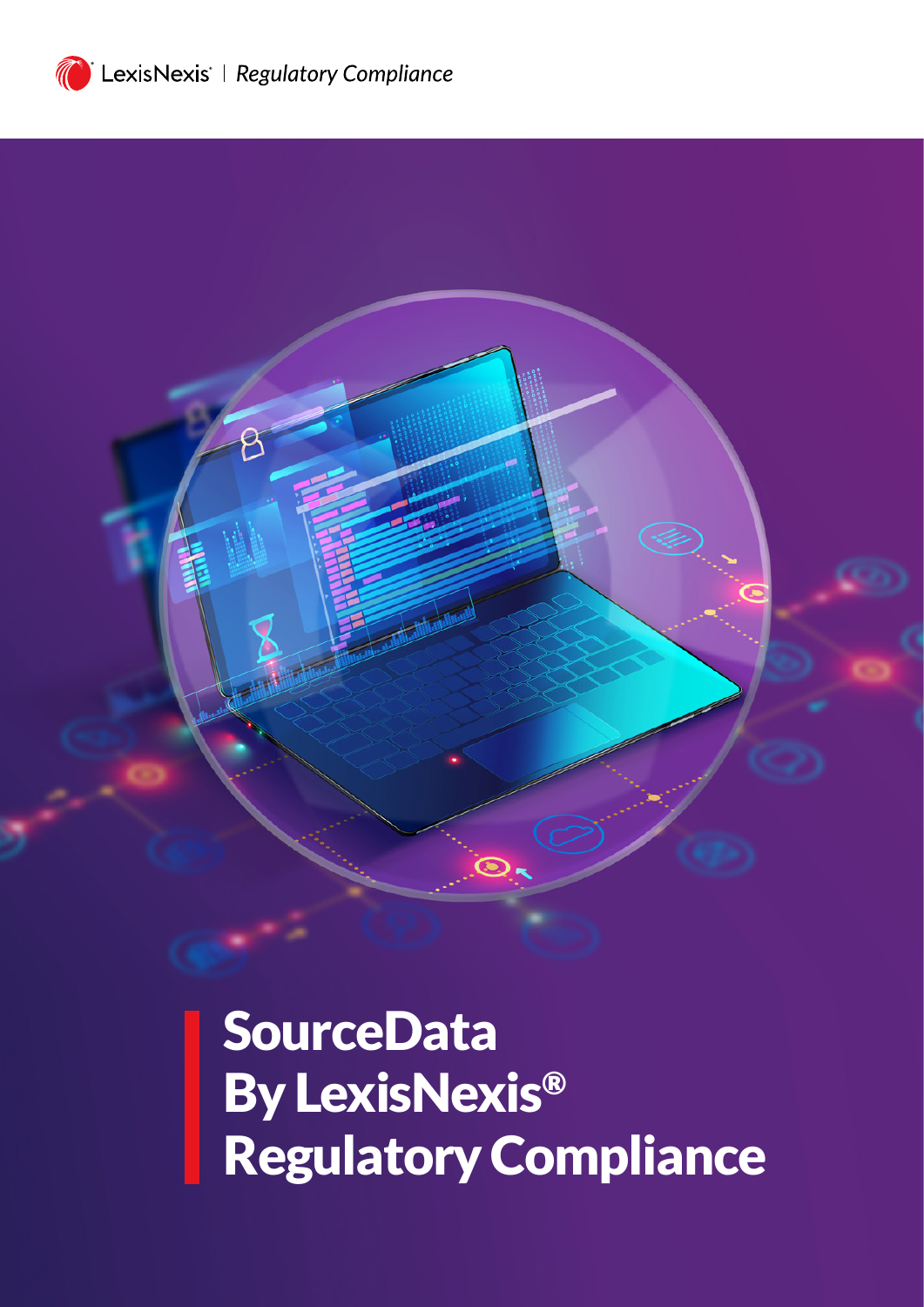## **SourceData Overview**

SourceData is a new product within the Regulatory Compliance solution. By adding new datapoints on regulators to the existing content set of compliance sources, obligations and alerts. SourceData gives you an unprecedented level of flexibility to analyse compliance content.

By expanding the compliance source hierarchy, you are presented a view that combines:

- 1. Regulator(s) that administer(s) the compliance source.
- 2. Provision(s) or the entire compliance source(s) that are the basis for the obligation(s).
- 3. Provision(s) or the entire compliance source(s) that are the basis for the alert(s).



## **Relationship between SourceData and Obligation Registers.**

Fig 1: Relationship between SourceData and Obligation Registers.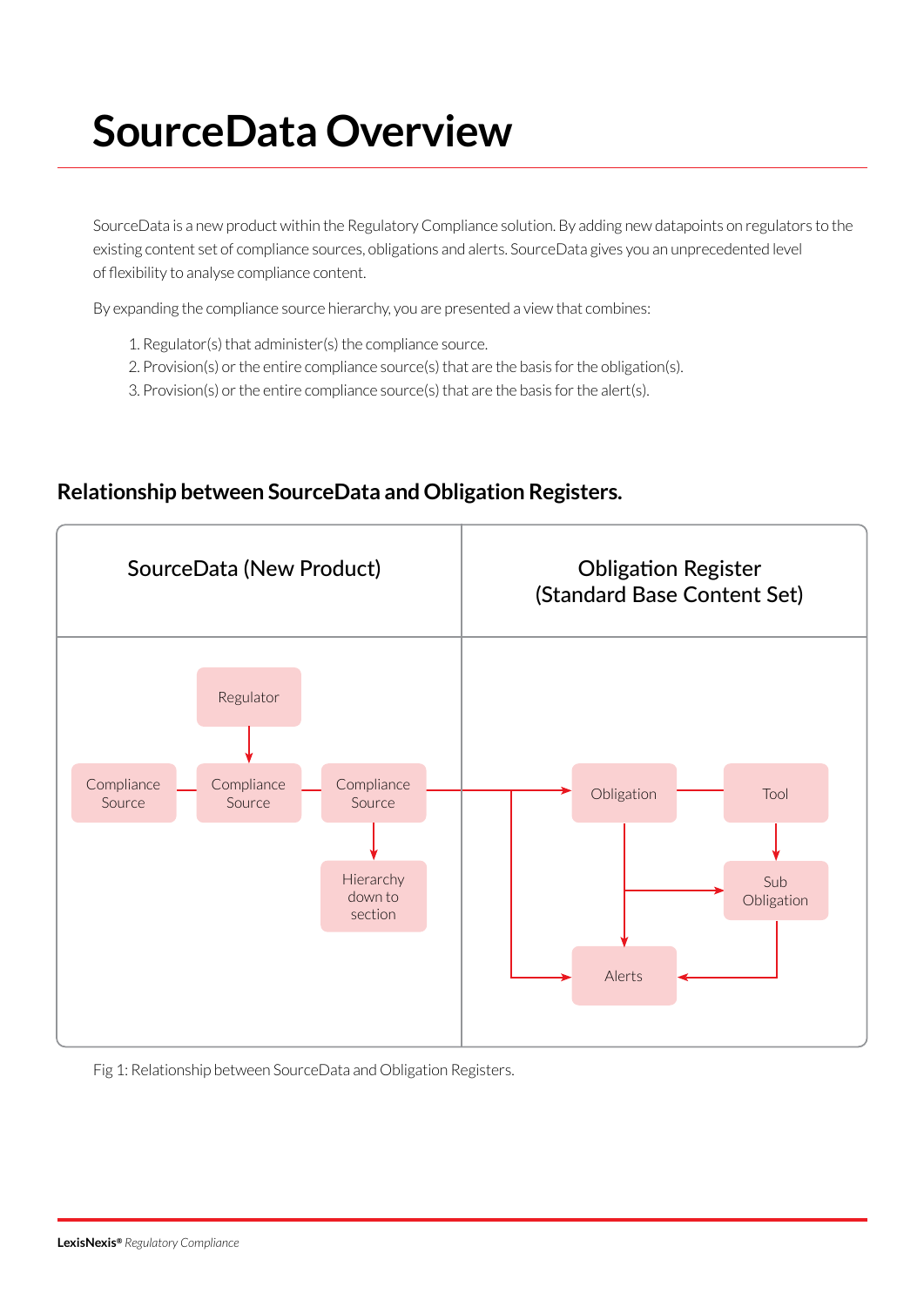# **Available SourceData Modules**

#### **Australia:**

- Anti-Bribery and Corruption
- Anti-Money Laundering and Counter-Terrorism Financing
- Australian Credit Licence (Credit Providers)
- Australian Financial Services Licence (Product Issuers)
- Authorised Deposit-Taking Institutions
- Competition and Consumer
- Corporations
- Cybersecurity
- Electronic Transactions
- Employment
- Environment
- General Insurance
- Institutional Investment
- Privacy and Data Protection
- Superannuation
- Tax

#### **New Zealand:**

- Anti-Bribery and Corruption
- Anti-Money Laundering and Countering Financing of Terrorism
- Cybersecurity
- Privacy

#### **Singapore:**

- Anti-Bribery and Corruption
- Anti-Money Laundering and Counter Terrorism Financing
- Cybersecurity
- Privacy

#### **Hong Kong:**

- Anti-Bribery and Corruption
- Anti-Money Laundering and Counter-Terrorist Financing
- Cybersecurity
- Privacy

#### **China:**

- Anti-Money Laundering and Counter Terrorism Financing (English)
- Anti-Bribery and Corruption (English)
- Anti-Money Laundering and Counter Terrorism Financing (Chinese)
- Anti-Bribery and Corruption (Chinese)